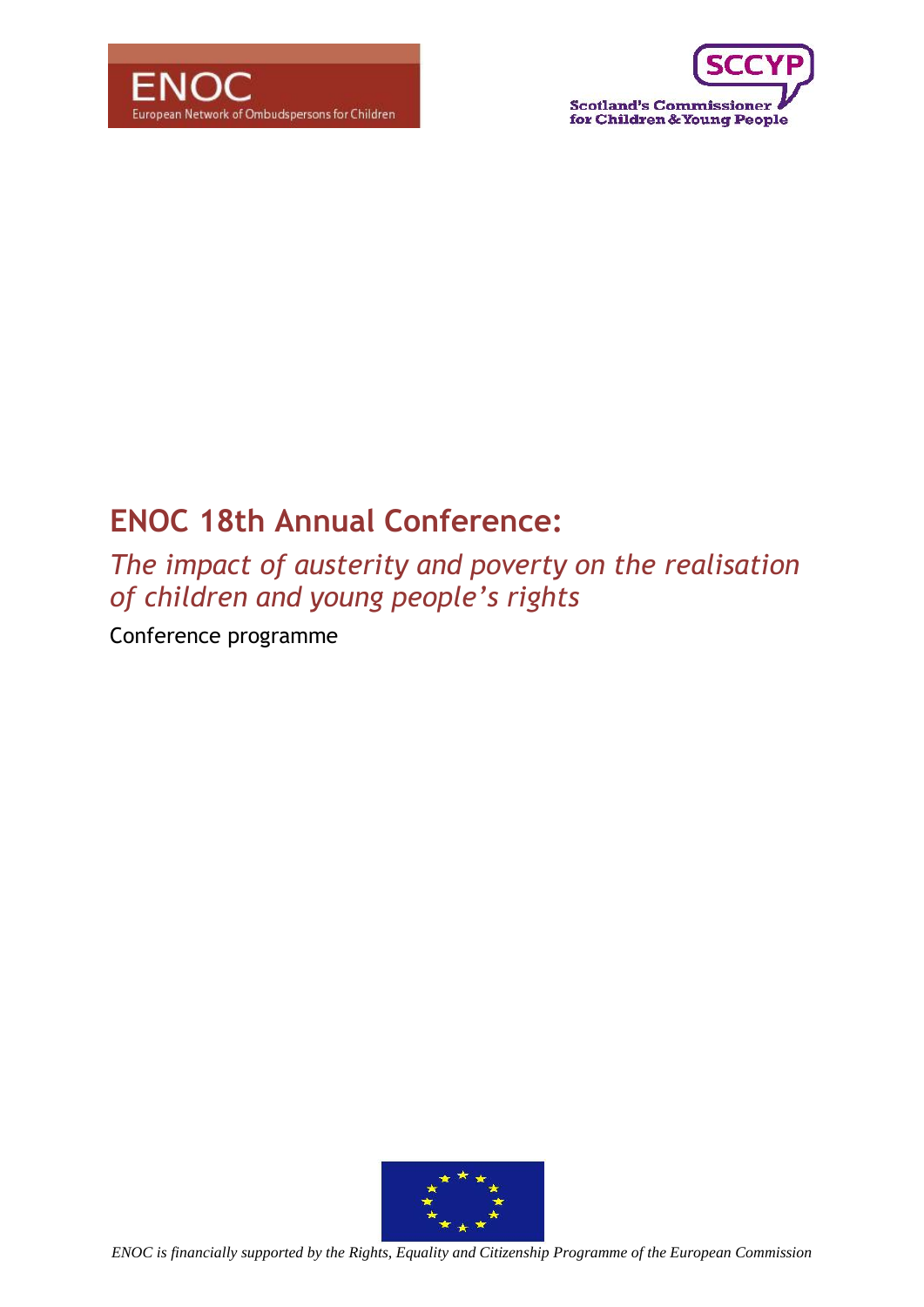

# Date: Wednesday 22<sup>nd</sup> October 2014

**Venue:** Dynamic Earth, 112-116 Holyrood Road, Edinburgh, EH8 8AS

**Registration and reception:** 9.00 – 9.30

#### **Moderator:** *Mr. Tam Baillie*, ENOC Chair-elect, Scotland's Commissioner for Children and Young People

#### 9.30 - 10.00 **Welcome address**

- *Mr. Tam Baillie,* ENOC Chair-elect, Scotland's Commissioner for Children and Young People
- *Mr. Bernard De Vos,* ENOC Chair, Ombudsperson for Child's Rights, French Community, Belgium
- *Ms. Regina Jensdottir,* Head of Children's Rights Division, Council of Europe Coordinator for Children's Rights
- Introduction to audio-visual exhibition by young person

#### 10.00 - 11.15 **Audio-visual exhibition of Austerity Bites: Children's Voices**

Experience an exhibition of the work of young people expressing the impact of austerity on their lives in eight member states. The 32 films have been made by the young people as part of the ENOC work programme for the theme of the conference.

- 11.15 11.45 Tea/Coffee break
- 11.45 12.45 Workshops on the exhibition theme led by young people
- 12.45 13.45 Lunch

#### 13.45 - 14.00 *Aileen Campbell MSP*, Minister for Children and Young People, Scottish Government

- 14.00 15.15 *Nicola Killean,* Director and Chief Executive Officer, Sistema Scotland
	- **Meet the children from the Big Noise orchestra**
	- *Richard Holloway,* Writer, broadcaster and former Bishop of Edinburgh, Scottish Episcopal Church
- 15.15 15.30 Young people exhibit permanent display for conference
- 15.30 16.00 Plenary session reflections on the day

#### **Evening activities**

- 18.00 18.45 Reception hosted by Edinburgh City Council Deputy Lord Provost, Deirdre Brock at City of Edinburgh Rooms, Lothian Chambers, Edinburgh, EH1 1RN
- 19.00 22.30 Conference dinner and ceilidh dancing, Ghillie Dhu, 2 Rutland Place, Edinburgh EH1 2AD

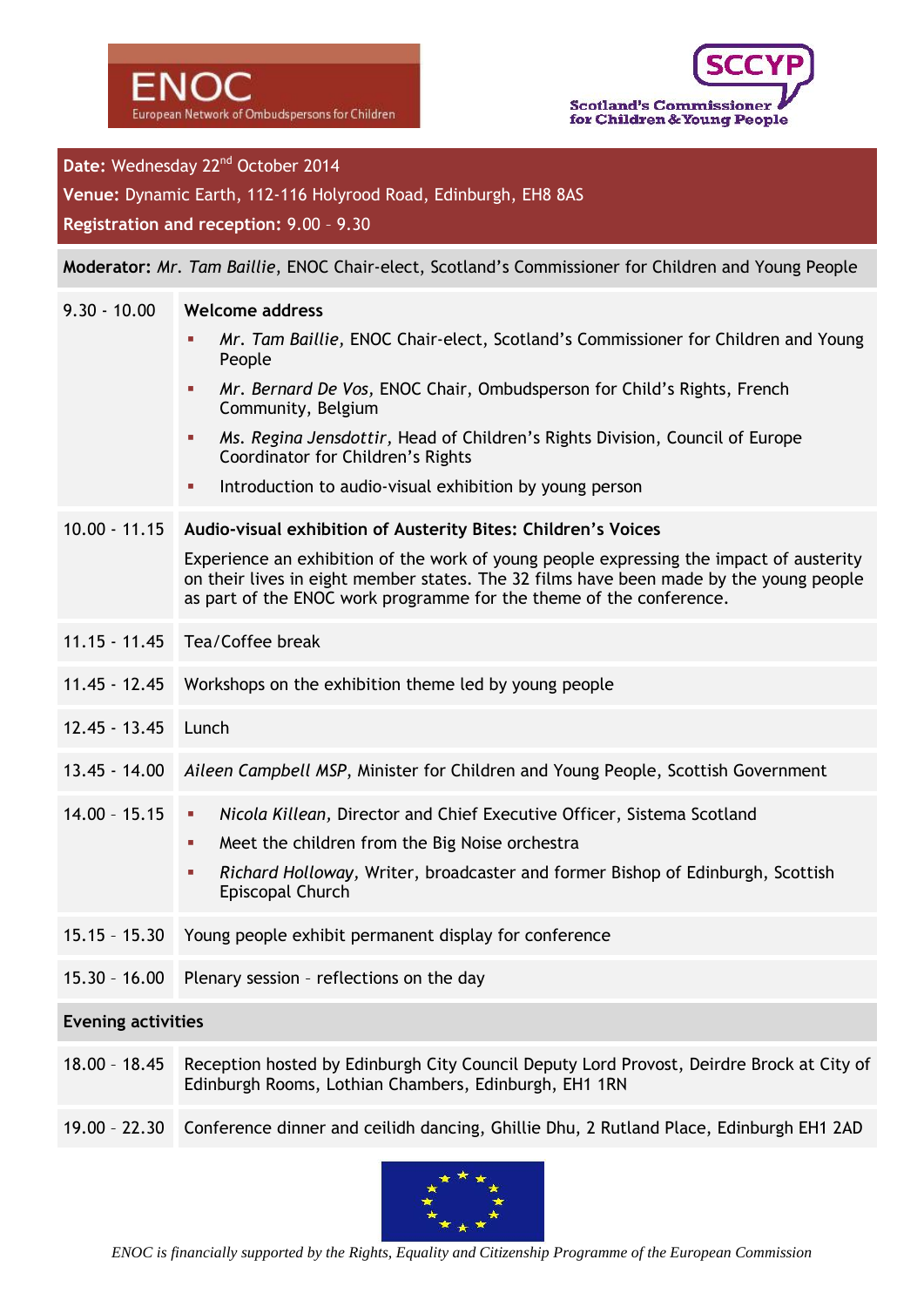



# Date: Thursday 23<sup>rd</sup> October 2014

**Venue:** Dynamic Earth, 112-116 Holyrood Road, Edinburgh, EH8 8AS

**Registration and reception:** 9.00 – 9.30

**Moderator:** *Ms. Edita Ziobiene,* ENOC Treasurer *ad-interim*, Ombudsperson for Children's Rights, Lithuania

| $9.30 - 11.00$                                                                              | Lara Blake, Policy Officer for the Rights of the Child at the European Commission,<br>n.<br><b>DG Justice</b>                              |
|---------------------------------------------------------------------------------------------|--------------------------------------------------------------------------------------------------------------------------------------------|
|                                                                                             | Françoise Kempf, Advisor to the Commissioner of Human Rights of the Council of<br>$\mathbf{r}$<br>Europe                                   |
|                                                                                             | Prof. Hugh Frazer, Co-ordinator of the Independent Network of Experts on Social<br><b>III</b><br>Exclusion, National University of Ireland |
|                                                                                             | Prof. Aoife Nolan, Professor of International Human Rights Law, Nottingham<br>×<br>University                                              |
|                                                                                             | 11.00 - 11.30 Tea/Coffee break                                                                                                             |
| $11.30 - 12.30$                                                                             | Roundtable discussion and plenary on the conference theme                                                                                  |
| 12.30 - 13.30                                                                               | Lunch                                                                                                                                      |
| Moderator: Ms. Leda Koursoumba, ENOC Past-Chair, Commissioner for Children's Rights, Cyprus |                                                                                                                                            |
|                                                                                             | 13.30 - 14.00 Prof. Kate Pickett, Inequalities in Health, University of York                                                               |
|                                                                                             | 14.00 - 15.00 Workshop 1 - ENOC members' country updates                                                                                   |
|                                                                                             | 15.00 - 16.00 Workshop 2 - ENOC members' country updates                                                                                   |
|                                                                                             | 16.00 - 16.30 Conference plenary and close                                                                                                 |
|                                                                                             | 16.30 - 17.30 ENOC statement on conference themes (ENOC members only)                                                                      |



*ENOC is financially supported by the Rights, Equality and Citizenship Programme of the European Commission*